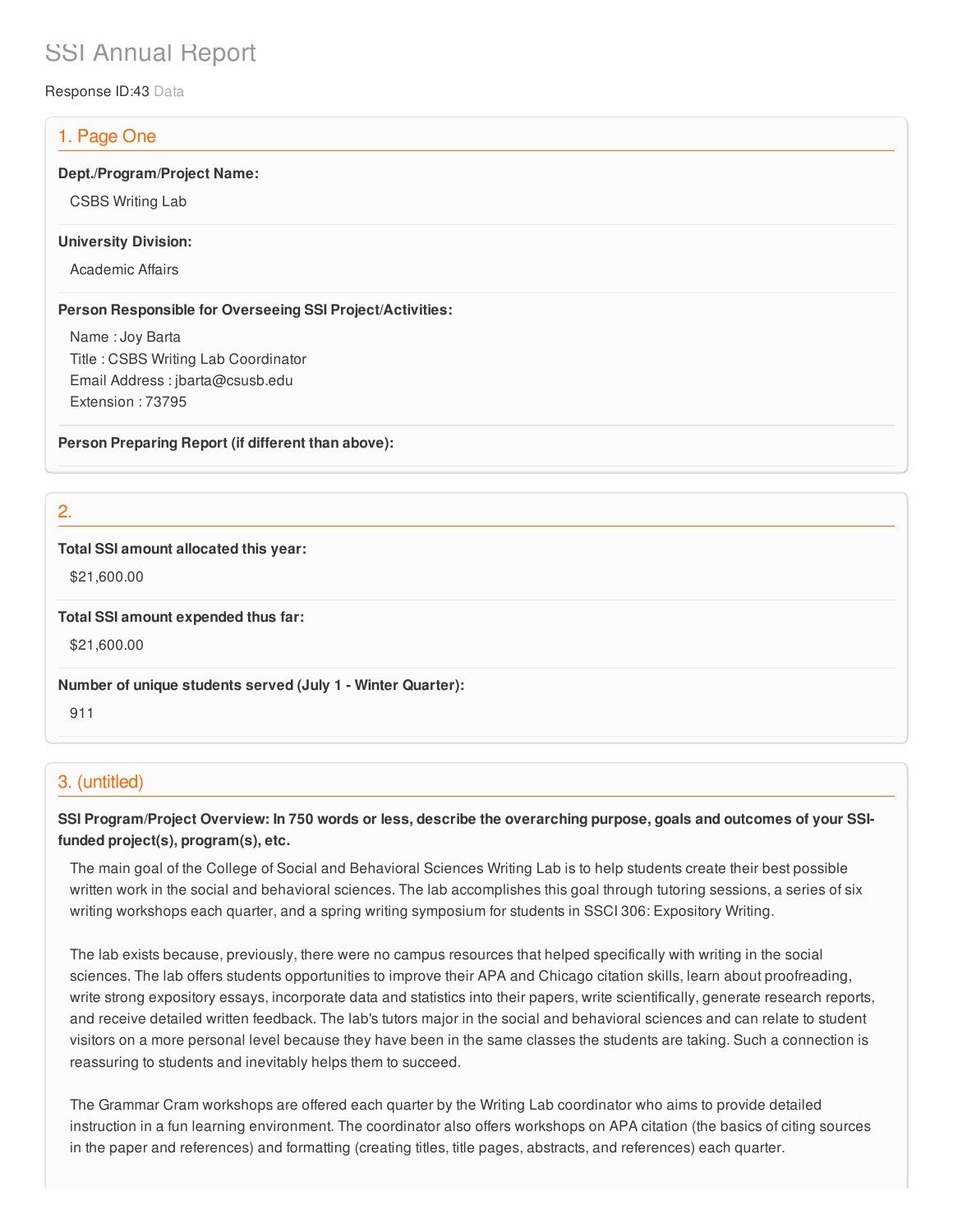All Writing Lab activities aim to provide students with a positive environment in which to learn. The Writing Lab's resources offer detailed feedback and encourage students to use the lab to build their skills for a successful future. Without the CSBS Writing Lab, some CSBS students would face serious challenges completing their classes and thus their degrees. The Writing Lab provides critical support and guidance to hundreds of students each quarter to help them overcome these challenges.

## 4. (untitled)

Alignment to ILOs: To which of the following Institutional Learning Outcomes (ILOs) do you feel as though your SSI-funded project aligns? (Check all that apply.) Details regarding the ILOs can be found on Office of [Academic](https://www.csusb.edu/sites/csusb/files/CSUSB_Institutional_Learning_Outcomes-Endorsed.pdf) Programs website.

Breadth of Knowledge Depth of Knowledge Critical Literacies Ways of Reasoning and Inquiry Creativity and Innovation Integrative Learning

## 5. (untitled)

SSI-Funded Activities: Please list and describe the activities undertaken through winter quarter with your SSI allocation. **This section should address only those activities occurring this fiscal year.**

Tutoring: Students majoring in the social and behavioral sciences tutor students by examining and discussing their written work with them in a collaborative environment. The lab provides the only campus tutoring specifically focused on writing in the social and behavioral sciences.

Workshops: The Writing Lab coordinator teaches six workshops per quarter for a total of 18 workshops per academic year. Workshop topics include active voice; commas, semicolons, and colons; reducing wordiness; possessives and plurals; subject-verb agreement; APA citation; and APA formatting. There are no other grammar workshops or two-hour APA workshops offered on campus.

Leadership of the Writing Lab: To maintain the Writing Lab, the coordinator conducts a variety of activities, such as recruiting and interviewing potential tutors, evaluating tutors as they work, creating documents for the lab, advertising the lab and workshops, teaching the workshops, collecting and analyzing data, managing the websites, solving problems, and completing SSI tasks.

## 6. (untitled)

**Progress Towards Outcomes/Cumulative Findings: Describe the progress you have made toward your original SSI goals** and outcomes though winter quarter. Indicate clearly how student success was enhanced by your program or service/s. Be sure to include the measures you employed and evidence/data you collected for each outcome where appropriate.

#### Tutoring:

The Writing Lab held 1243 total tutoring sessions of 612 unique individuals during Fall 2018 (576 sessions; 288 unique individuals) and Winter 2019 (667 sessions; 324 unique individuals). In Summer 2018 (not SSI-funded), the lab operated with greatly reduced capacity and saw 45 unique individuals during 106 tutoring sessions. The Grammar Cram and APA workshops served 254 students during Fall 2018 and Winter 2019. Note: Unique individuals are counted once per quarter for lab tutoring sessions and once per session attended for workshops.

Students visit the Writing Lab for help with many tasks. During Fall 2018 and Winter 2019, students listed ~116 unique topics for which to visit the Writing Lab. When accounting for classes listed with a course number, students reported attending the lab for help with ~112 unique courses of which 89 were from the College of Social and Behavioral Sciences. (The other topics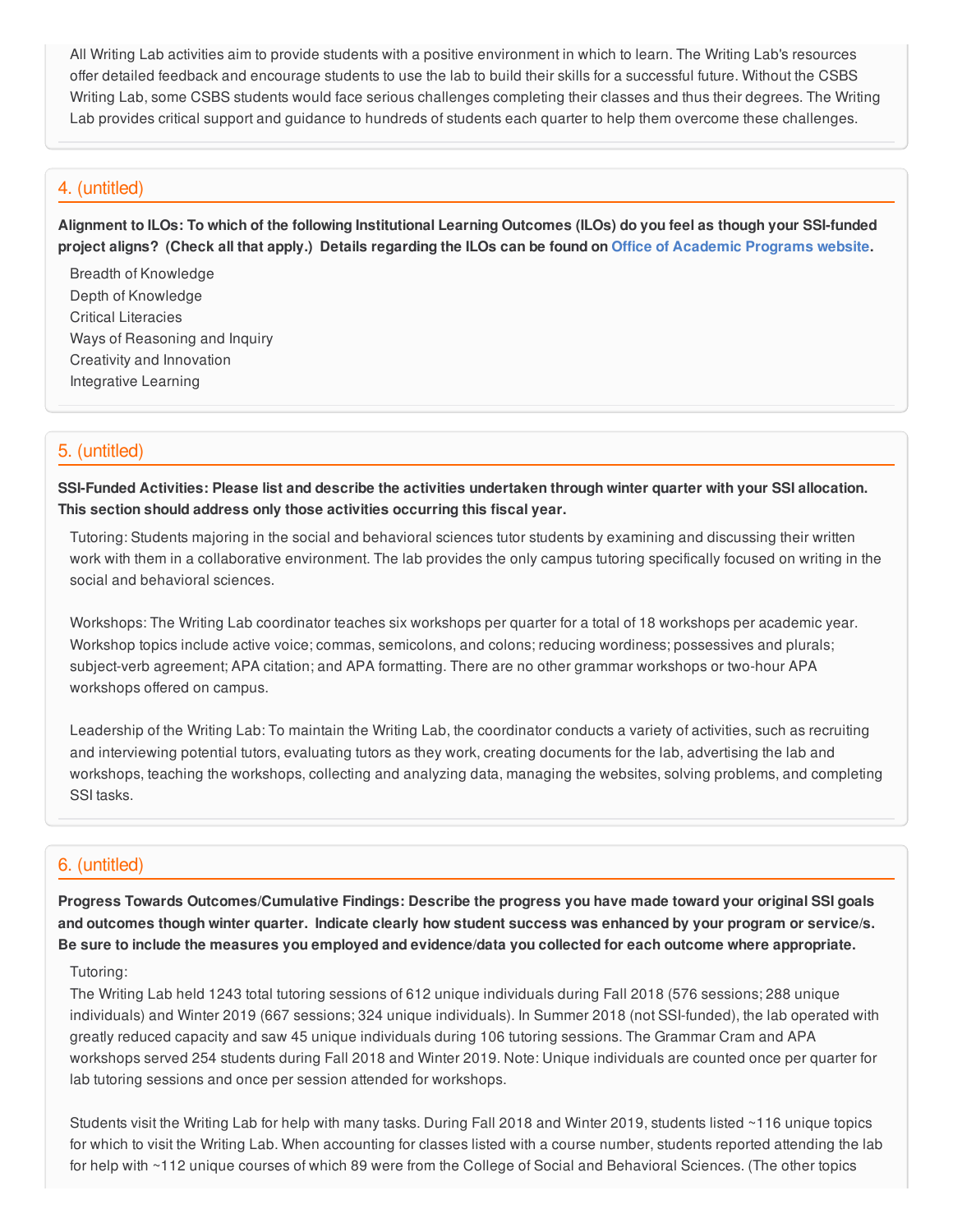listed included general issues, such as program proposals, personal statements, and applications for scholarships and graduate school.) Students visited from classes in anthropology, chemistry, child development, communication, criminal justice, economics, education, English, educational counseling, expository writing (SSCI, EDUC, ENG, MGMT, and NSCI 306), history, health sciences, human development, humanities, management, natural sciences, nursing, political science, psychology and human development, rehabilitation counseling, social work, and sociology.

Student satisfaction with the Writing Lab remains high. There were 158 responses to the Writing Lab's online satisfaction survey during Fall 2018 and Winter 2019. The tutors received 139 excellent ratings, nine above-average ratings, eight average ratings, and two poor ratings for the question "How would you rate this session?" Similar overwhelmingly positive ratings were given for other prompts, such as "The tutoring session was well-organized" (142 strongly agreed, six slightly agreed, nine were neutral, and one strongly disagreed), "The tutoring session helped me improve my work" (142 strongly agreed, 10 slightly agreed, four were neutral, and two strongly disagreed), "The overall performance of the tutor was impressive" (143 strongly agreed, six slightly agreed, six were neutral, one slightly disagreed, and two strongly disagreed), and "The tutoring session was understandable" (148 strongly agreed, five slightly agreed, three were neutral, and two strongly disagreed). Comments from the surveys include "I have a better understanding of what a research proposal requires," the tutor "has a calming demeanor that immediately put me at ease about having my work critiqued. He was professional and very informative. I walked out of my appointment feeling confident and inspired. Definitely looking forward to working with him in the future," "The positive experience has reinforced utilizing the Writing Lab, which I will continue to do through my academic career here at CSUSB," "it will help me for my other papers as I will need APA format for my upper division work," "I know how to format APA now," "I found this extremely easy to follow and [it] gave me more hope in order to write better papers!," and "It will help me in this class and any class that I have to write an essay in."

In addition, tutors complete assessment forms for most students they see. These forms provide a way of measuring student progress over time. Sample comments include "[Student] brought in a paper that we have been working on over the past couple of weeks. Prior versions of her paper read as undetailed bullet points. This version had much better flow and was more detailed," "[Student] engages during the session and responds to the feedback by offering possible solutions. She makes the appropriate corrections after each session," "[Student] effectively refined her essay based on our previous sessions, but a few content reorganizations were still necessary," "Student now understands proper APA in-text citations. Student's reference page was properly formatted," and "The student's writing has greatly improved since his last visit." These comments reveal how students improve their writing over time by taking advantage of tutoring at the Writing Lab. The assessment forms also allow tutors to communicate with each other about any potential issues a student might need to focus on during a session, thus improving the student's chances for receiving the most specific help even if the student sees a different tutor each time.

#### Workshops:

During this period, the Writing Lab coordinator taught workshops on APA citation; APA formatting; active voice; commas, semicolons, and colons; possessives and plurals; and reducing wordiness.

All workshops show student success through pre- and post-testing. All tests have a maximum score of ten. For APA citation, the scores went from a pre-test average of 5.22 to a post-test average of 8.03. For APA formatting, the pre-test score was 5.23, and the post-test score was 8.86. For reducing wordiness, the scores went from 3.71 to 8.78. For possessives and plurals, the scores went from 6.3 to 8.58. For commas, semicolons, and colons, the scores went from 4.38 to 7.57. For active voice, the scores went from 5.06 to 8.8. These tests show significant improvement and learning for each two-hour workshop session.

## 7. (untitled)

**Recommendations for Continual Improvement/Action Plan: Based on the analysis of your assessment results, what** actionable steps can be taken to make improvements? How can you improve students' achievement of the SLO or your **office's performance in terms of operations? What is your expected timeline?**

It would be useful to serve more students. More students from more classes in the College of Social and Behavioral Sciences should make use of the Writing Lab and workshops, but many students are not motivated to do so without instructor incentives, such as extra credit. Over the next year, I will continue to increase the lab's visibility with faculty outreach and promotional activities.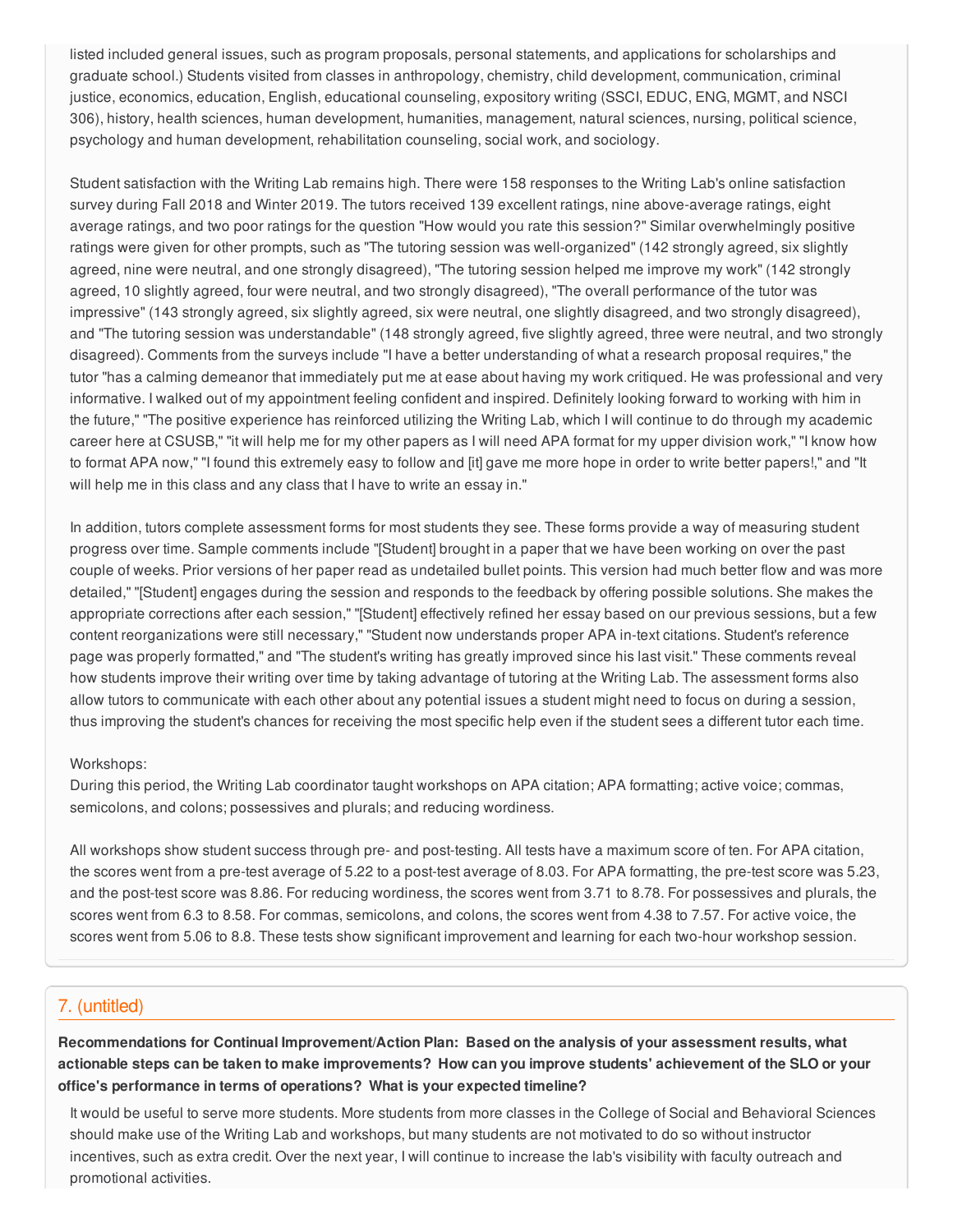## Resources for Continual Improvement/Action Plan: What additional resources, if any, are needed to bring the above **continual improvements to fruition?**

Additional SSI funding would help the Writing Lab. Projected expenses for staffing only (Writing Lab Coordinator, ISAs, and SAs) through June 2019 will be approximately \$38,000 over existing SSI funding of \$21,600 per year. Summer costs are usually about \$2500 to hire two ISAs for July and August. Additional funds would help us continue to provide our unique services to social and behavioral sciences students.

# 8. (untitled)

Challenges: If applicable, please list any significant challenges encountered that have affected your ability to fully implement your intended activities or to reach your articulated outcomes. Please also indicate if you need assistance in **addressing these challenges.**

One improvement that was also a challenge this year was our conversion to an online appointment-making system. The system has eliminated a lot of paperwork for Writing Lab staff, but the Writing Lab did have reduced attendance numbers in Fall 2018 compared to Fall 2017. It is possible that some appointments were "lost" during the transition to the new system and the tutors saw more people than there is a record of. It may also be that people felt more comfortable canceling appointments on an "anonymous" site versus having to call the lab or send a personal email. The site was initially set up to let people cancel at any time, but now they must cancel at least two hours prior to the appointment in order to give someone else a chance to fill the slot. I also enabled a waitlist function to allow students to receive notification if a slot opens at a desired time that was previously unavailable. However, I believe the primary factor in the reduced numbers was confusion between the Writing Lab's assigned URL (csbs.mywconline.com) and the Writing Center's URL (csusb.mywconline.com). I overheard a couple of instances when students incorrectly said our URL was "csusb.mywconline.com," and I helped to correct them, but it seems like some people still went to the wrong site. In order to correct this problem, I created a vanity URL (mywco.com/writinglab) for our site, and our numbers for Winter 2019 rose above the numbers for Winter 2018.

I do not believe I need assistance because the strategies I used above have restored the Writing Lab's attendance numbers.

# 9. Budget Summary with Alignment to Outcomes and Activities

Budget Summary: Please account for all expenditures of SSI funds for this project using the SSI Annual Report Budget **Summary Template. (The template can be found at <http://ssi.csusb.edu/assessment>.) Upload your completed summary here.**

## [SSI\\_Budget\\_2019\\_CSBS\\_Writing\\_Lab.xlsx](https://surveygizmoresponseuploads.s3.amazonaws.com/fileuploads/98679/3939151/118-a20cdbfbc0fe7e8afa38c9d585eea385_SSI_Budget_2019_CSBS_Writing_Lab.xlsx)

## 10. (untitled)

Check-in/Usage Report: Please upload any check-in or usage data you have for students who have engaged with your project/program since July 1 through the end of winter quarter. Uploads should be in Excel and include, at minimum, **students' CoyoteIDs; password-protected SPSS files may be submitted via email to Institutional\_Research@csusb.edu.** Additional information such as date(s) of visit(s)/interaction(s) and students' names would also be helpful. (The Office of Institutional Research is working to establish an overall assessment of SSI; to do this, we need your help in collecting and **sharing students' engagement with and usage of SSI-funded projects and programs.)**

[Fall\\_2018\\_Writing\\_Lab.xlsx](https://surveygizmoresponseuploads.s3.amazonaws.com/fileuploads/98679/3939151/195-899900779287dd7fa7058c1daa5a26f5_Fall_2018_Writing_Lab.xlsx) Winter 2019 Writing Lab.xlsx Summer 2018 Writing Lab.xlsx [Workshops\\_F18.xlsx](https://surveygizmoresponseuploads.s3.amazonaws.com/fileuploads/98679/3939151/160-3d6f8982921c3c67499022a257d565c2_Workshops_F18.xlsx) [Workshops\\_W19.xlsx](https://surveygizmoresponseuploads.s3.amazonaws.com/fileuploads/98679/3939151/160-5bac9dd86fc6ec8e0bd6bc2e63f01aaf_Workshops_W19.xlsx)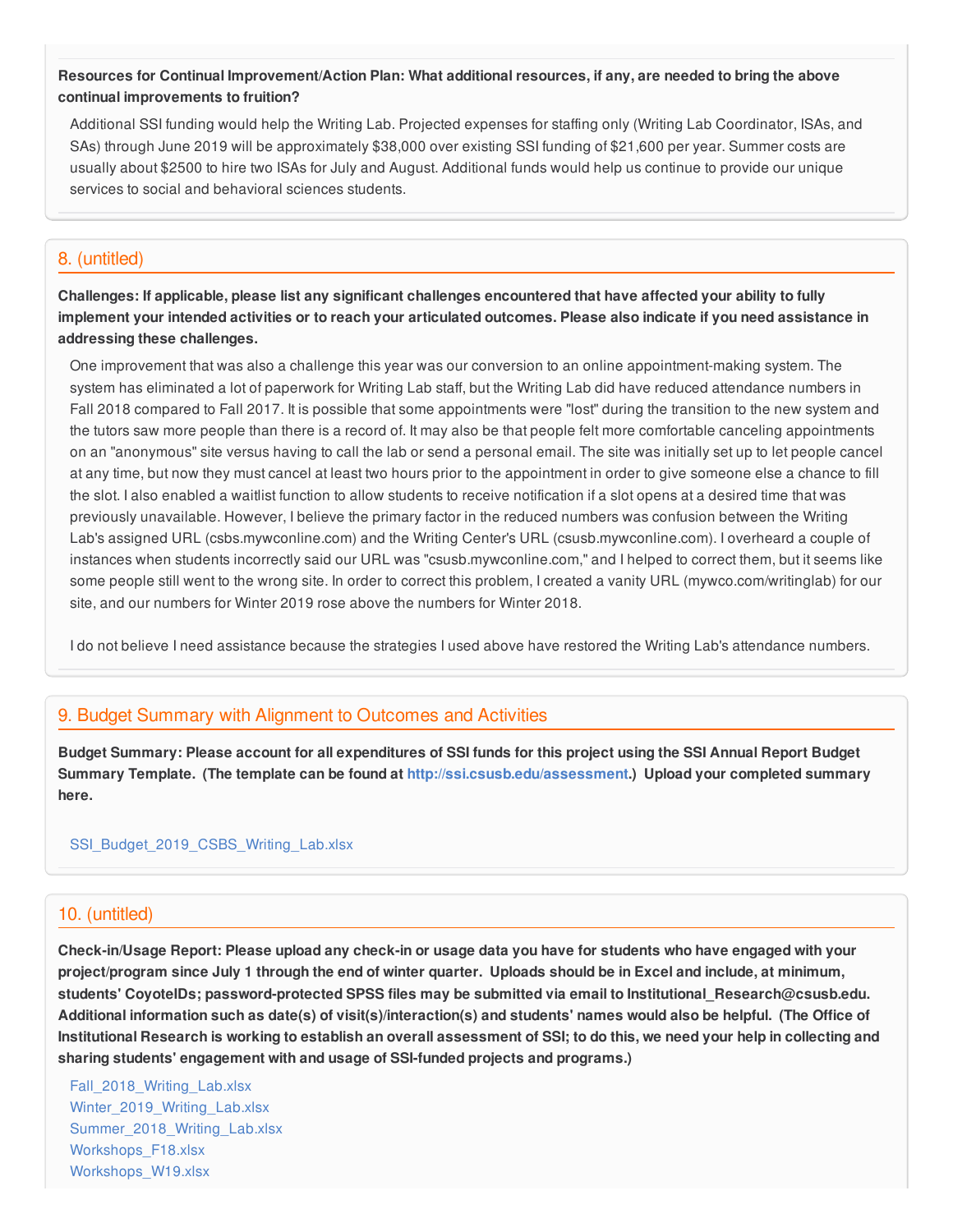# 11. Thank You!

## **New Send Email**

Apr 14, 2019 19:13:34 Success: Email Sent to: jbarta@csusb.edu,